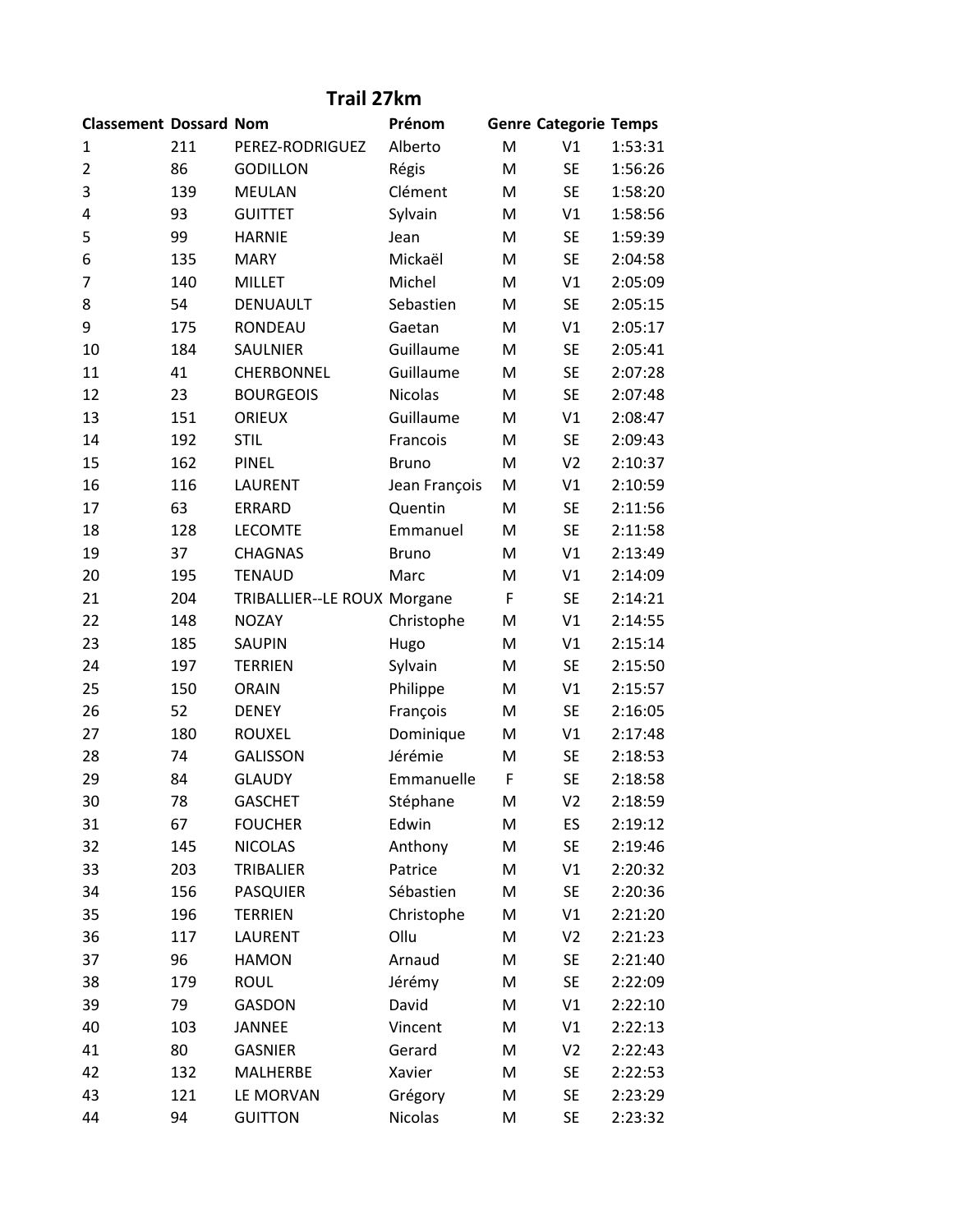| 45 | 59  | <b>DOUCET</b>     | <b>Bruno</b> | M         | V1             | 2:23:54 |
|----|-----|-------------------|--------------|-----------|----------------|---------|
| 46 | 24  | <b>BOUVET</b>     | Julien       | M         | <b>SE</b>      | 2:24:05 |
| 47 | 90  | <b>GUERIN</b>     | Gilles       | M         | V1             | 2:24:33 |
| 48 | 71  | <b>FOUCHER</b>    | Yann         | M         | V <sub>2</sub> | 2:24:37 |
| 49 | 164 | <b>POHON</b>      | Florian      | M         | <b>SE</b>      | 2:24:50 |
| 50 | 149 | <b>OGER</b>       | Cédric       | M         | V1             | 2:26:06 |
| 51 | 22  | <b>BOUCHET</b>    | Antoine      | ${\sf M}$ | <b>SE</b>      | 2:26:15 |
| 52 | 91  | <b>GUICHARD</b>   | Pierre-yves  | M         | <b>SE</b>      | 2:26:28 |
| 53 | 138 | <b>METAYER</b>    | Lilian       | M         | V1             | 2:26:36 |
| 54 | 189 | <b>SERUS</b>      | Rodolphe     | M         | <b>SE</b>      | 2:26:48 |
| 55 | 143 | <b>MUNCK</b>      | Tudy         | M         | <b>SE</b>      | 2:26:51 |
| 56 | 114 | LARDEUX           | Stephane     | M         | V <sub>2</sub> | 2:27:07 |
| 57 | 46  | COULON            | Charly       | M         | <b>SE</b>      | 2:27:17 |
| 58 | 137 | <b>MENARD</b>     | Stéphane     | M         | V <sub>2</sub> | 2:27:35 |
| 59 | 7   | <b>BARREAU</b>    | Samuel       | M         | V1             | 2:28:27 |
| 60 | 51  | <b>DECKERT</b>    | Jacques      | M         | V1             | 2:28:36 |
| 61 | 136 | <b>MENARD</b>     | Christophe   | M         | V1             | 2:28:41 |
| 62 | 152 | <b>OSTER</b>      | Stéphane     | M         | V <sub>2</sub> | 2:28:48 |
| 63 | 124 | <b>LEBOT</b>      | Francois     | M         | V1             | 2:28:50 |
| 64 | 112 | LAMBERT           | Mickaël      | M         | <b>SE</b>      | 2:29:10 |
| 65 | 73  | <b>GABORIT</b>    | Vincent      | M         | <b>SE</b>      | 2:29:40 |
| 66 | 6   | <b>BARLET</b>     | Sébastien    | M         | V1             | 2:29:49 |
| 67 | 87  | <b>GRASSIEN</b>   | Jerome       | M         | V1             | 2:29:51 |
| 68 | 92  | <b>GUITTET</b>    | Sebastien    | M         | V1             | 2:29:58 |
| 69 | 65  | <b>FLORENT</b>    | Yvon         | M         | V <sub>2</sub> | 2:30:00 |
| 70 | 1   | <b>AMIAUD</b>     | Thierry      | M         | V <sub>2</sub> | 2:30:01 |
| 71 | 200 | <b>TRAVIGNET</b>  | Fabrice      | M         | V1             | 2:30:07 |
| 72 | 111 | LALLOUE           | Sébastien    | M         | V1             | 2:30:29 |
| 73 | 4   | ARZUL             | Romuald      | M         | V1             | 2:30:42 |
| 74 | 206 | VALLEE            | Nicolas      | M         | <b>SE</b>      | 2:31:17 |
| 75 | 26  | <b>BREMAUD</b>    | Eric         | M         | V1             | 2:31:25 |
| 76 | 43  | <b>CLAVIER</b>    | Elodie       | F         | <b>SE</b>      | 2:31:33 |
| 77 | 12  | <b>BERNARD</b>    | Gildas       | M         | V <sub>2</sub> | 2:31:56 |
| 78 | 64  | FILLAUDEAU        | Olivier      | M         | V1             | 2:32:08 |
| 79 | 48  | <b>DABOUT</b>     | Jérémy       | Μ         | SE             | 2:32:15 |
| 80 | 9   | <b>BELLECULEE</b> | Vincent      | M         | <b>SE</b>      | 2:32:19 |
| 81 | 186 | SAUTJEAU          | Jerome       | M         | V1             | 2:32:35 |
| 82 | 25  | <b>BRANGER</b>    | Rémi         | M         | <b>SE</b>      | 2:32:42 |
| 83 | 27  | <b>BRENEOL</b>    | Stéphane     | M         | V1             | 2:32:52 |
| 84 | 193 | <b>TABUTEAU</b>   | Nicolas      | M         | <b>SE</b>      | 2:33:12 |
| 85 | 85  | GODARD            | Stéphane     | M         | V1             | 2:33:54 |
| 86 | 154 | PAITIER           | Jerome       | М         | V <sub>2</sub> | 2:34:12 |
| 87 | 10  | <b>BELLINE</b>    | Stephane     | M         | V1             | 2:34:17 |
| 88 | 98  | <b>HARDY</b>      | Jerome       | M         | <b>SE</b>      | 2:34:19 |
| 89 | 125 | <b>LEBRETON</b>   | Benoît       | M         | <b>SE</b>      | 2:34:25 |
| 90 | 89  | <b>GUENIN</b>     | Guillaume    | M         | V1             | 2:34:29 |
| 91 | 109 | <b>JOUIN</b>      | Thierry      | M         | V1             | 2:35:48 |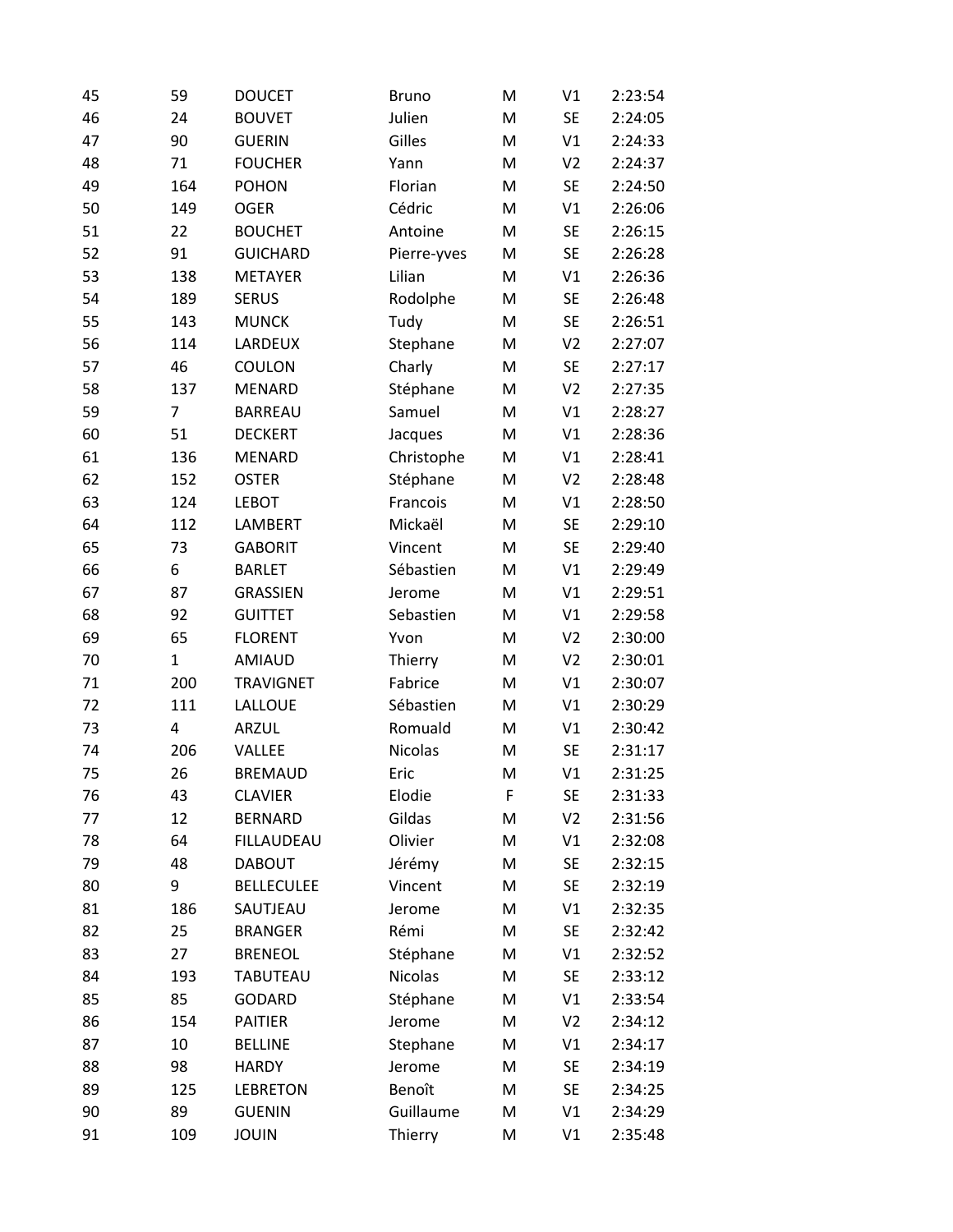| 92  | 38  | CHAIGNEAU         | Yoann           | M | <b>SE</b>      | 2:36:04 |
|-----|-----|-------------------|-----------------|---|----------------|---------|
| 93  | 181 | <b>ROUXEL</b>     | Kevin           | M | ES             | 2:36:06 |
| 94  | 174 | <b>ROCHE</b>      | Guillaume       | M | <b>SE</b>      | 2:36:12 |
| 95  | 108 | <b>JOSEPH</b>     | Pascal          | M | V <sub>2</sub> | 2:36:22 |
| 96  | 142 | <b>MORILLE</b>    | Vincent         | M | <b>SE</b>      | 2:36:25 |
| 97  | 209 | VERCRUYSSE        | Maxime          | M | <b>SE</b>      | 2:36:38 |
| 98  | 15  | <b>BERTIN</b>     | Daniel          | M | V <sub>2</sub> | 2:36:59 |
| 99  | 81  | <b>GASNIER</b>    | Gerard          | M | V <sub>2</sub> | 2:37:12 |
| 100 | 170 | RENAUD            | Christian       | M | V3             | 2:37:18 |
| 101 | 171 | <b>RIGOUSTE</b>   | Loïs            | M | V1             | 2:37:31 |
| 102 | 42  | <b>CLAVIER</b>    | Christian       | M | V1             | 2:37:39 |
| 103 | 5   | <b>AUBREE</b>     | Alban           | M | V1             | 2:37:42 |
| 104 | 16  | <b>BESNIER</b>    | Franck          | M | <b>SE</b>      | 2:37:55 |
| 105 | 190 | <b>SIMON</b>      | Antoine         | M | <b>SE</b>      | 2:38:01 |
| 106 | 75  | <b>GARAUD</b>     | Benoit          | M | <b>SE</b>      | 2:38:03 |
| 107 | 106 | <b>JORIGNE</b>    | Patrick         | M | V3             | 2:38:08 |
| 108 | 107 | <b>JORIGNE</b>    | Vincent         | M | <b>SE</b>      | 2:38:26 |
| 109 | 115 | <b>LARTIGUE</b>   | Rémi            | M | <b>SE</b>      | 2:38:44 |
| 110 | 172 | RIVIERE           | Sebastien       | M | V1             | 2:38:52 |
| 111 | 191 | <b>SIMON</b>      | Sébastien       | M | <b>SE</b>      | 2:38:58 |
| 112 | 88  | <b>GRIZON</b>     | Cyril           | M | V1             | 2:39:06 |
| 113 | 131 | <b>LOQUET</b>     | Christophe      | M | V1             | 2:39:18 |
| 114 | 146 | <b>NICOLAS</b>    | Stéphane        | M | <b>SE</b>      | 2:39:21 |
| 115 | 100 | <b>HERAULT</b>    | Magali          | F | V1             | 2:40:00 |
| 116 | 60  | <b>DOURNEAU</b>   | Anthony         | M | V1             | 2:40:20 |
| 117 | 30  | <b>BROGNOLI</b>   | <b>Baptiste</b> | M | <b>SE</b>      | 2:40:37 |
| 118 | 61  | <b>DROUIN</b>     | Lysandre        | F | ES             | 2:40:38 |
| 119 | 160 | <b>PICHOT</b>     | Yann            | M | V1             | 2:40:44 |
| 120 | 205 | TRIBONDEAU        | Cédric          | M | V1             | 2:41:18 |
| 121 | 77  | GARREAU           | Laurent         | M | V1             | 2:41:24 |
| 122 | 120 | LE GAL            | Angélique       | F | V1             | 2:41:32 |
| 123 | 182 | SALANSON          | Laurent         | M | SE             | 2:41:35 |
| 124 | 168 | <b>QUIRION</b>    | Annick          | F | V3             | 2:41:54 |
| 125 | 147 | <b>NIEL</b>       | Florent         | M | <b>SE</b>      | 2:42:06 |
| 126 | 47  | <b>COURCELLES</b> | Arnaud          | M | V1             | 2:42:36 |
| 127 | 176 | <b>ROQUIER</b>    | Soizic          | M | V1             | 2:42:39 |
| 128 | 76  | <b>GARNIER</b>    | Sebastien       | M | V1             | 2:42:42 |
| 129 | 158 | PESLERBE          | David           | M | <b>SE</b>      | 2:42:47 |
| 130 | 133 | <b>MAQUIGNON</b>  | Jeremy          | M | <b>SE</b>      | 2:42:48 |
| 131 | 210 | <b>VERDIER</b>    | Frederic        | M | V <sub>2</sub> | 2:43:04 |
| 132 | 95  | <b>GUYOMARD</b>   | Franck          | M | V <sub>2</sub> | 2:43:32 |
| 133 | 155 | <b>PAROIS</b>     | David           | Μ | SE             | 2:44:24 |
| 134 | 11  | <b>BENETEAU</b>   | Julien.         | M | SE             | 2:44:35 |
| 135 | 144 | NAULLEAU          | Francois        | M | V1             | 2:44:42 |
| 136 | 45  | COTTINEAU         | Thibault        | M | SE             | 2:44:54 |
| 137 | 14  | <b>BERNARD</b>    | Maxime          | M | <b>SE</b>      | 2:44:58 |
| 138 | 44  | <b>CORTHIER</b>   | Gilles          | M | V <sub>2</sub> | 2:45:07 |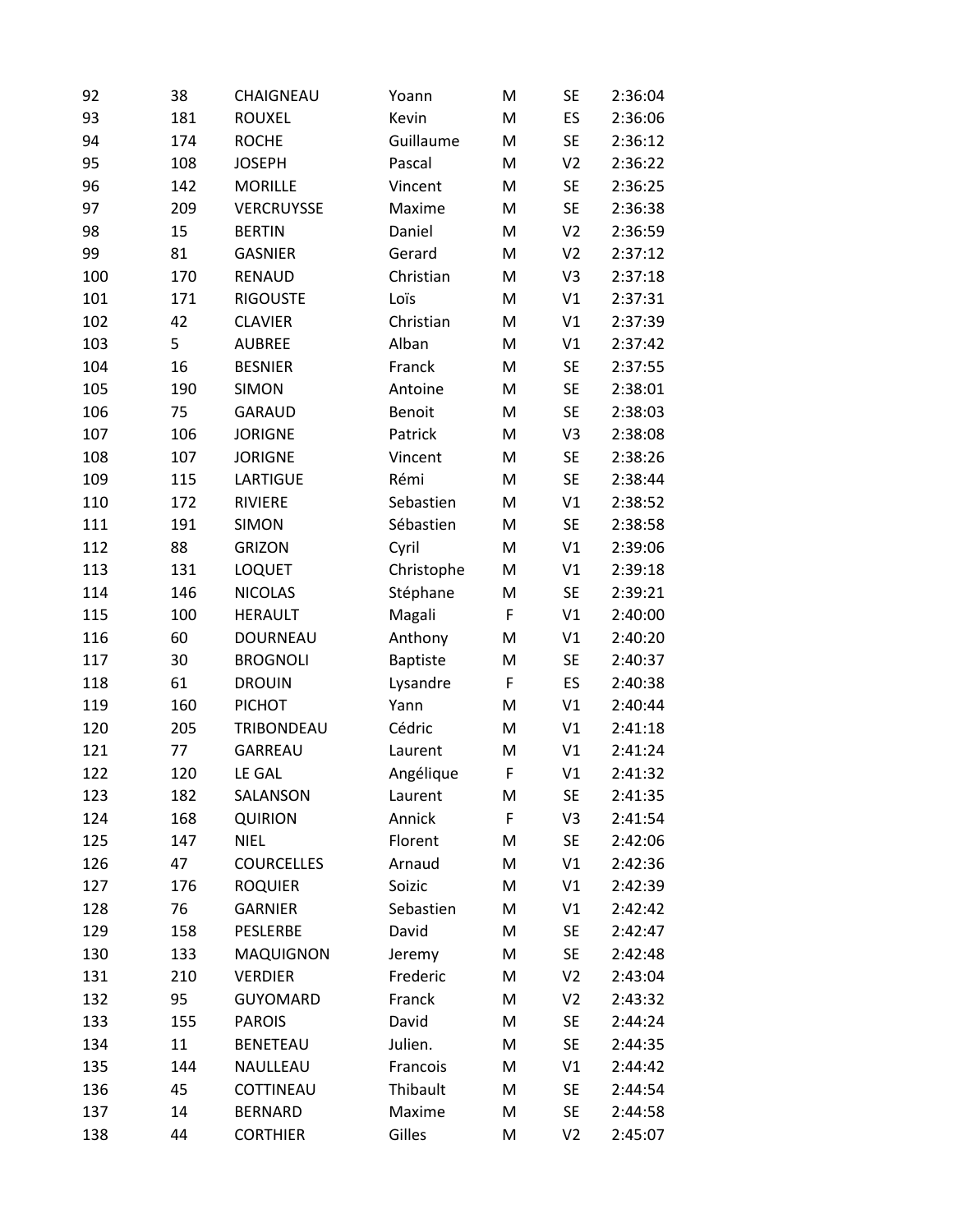| 139 | 161 | <b>PICOT</b>         | Lionel        | M | V1             | 2:45:29 |
|-----|-----|----------------------|---------------|---|----------------|---------|
| 140 | 105 | <b>JEGO</b>          | Alain         | M | V <sub>2</sub> | 2:45:35 |
| 141 | 19  | <b>BLIN</b>          | Pascal        | M | V3             | 2:45:47 |
| 142 | 167 | PRUD'HOMME           | Guy           | M | V <sub>2</sub> | 2:47:02 |
| 143 | 166 | <b>POUPEL</b>        | Marielle      | F | <b>SE</b>      | 2:47:08 |
| 144 | 58  | <b>DONNE</b>         | Michel        | M | V <sub>2</sub> | 2:47:10 |
| 145 | 33  | CAMUS                | Denis         | M | V1             | 2:47:19 |
| 146 | 102 | <b>JAFFRY</b>        | Gabriel       | M | <b>SE</b>      | 2:47:40 |
| 147 | 207 | <b>VAN EENOO</b>     | Catherine     | F | <b>SE</b>      | 2:48:19 |
| 148 | 32  | <b>BURBAN-HIDOUX</b> | Julien        | M | <b>SE</b>      | 2:48:26 |
| 149 | 141 | <b>MOREL</b>         | Guillaume     | M | V1             | 2:48:32 |
| 150 | 70  | <b>FOUCHER</b>       | Wilhem        | M | JU             | 2:48:46 |
| 151 | 3   | <b>ANGOT</b>         | Matthieu      | M | V1             | 2:48:48 |
| 152 | 104 | <b>JAUNASSE</b>      | Yoann         | M | <b>SE</b>      | 2:49:36 |
| 153 | 53  | <b>DENIAUD</b>       | Yves          | M | V3             | 2:49:49 |
| 154 | 49  | <b>DARCEL</b>        | Mickaël       | M | V1             | 2:49:56 |
| 155 | 169 | RAITIERE             | Yvan          | M | <b>SE</b>      | 2:50:14 |
| 156 | 208 | <b>VARLET</b>        | Philippe      | M | V1             | 2:50:18 |
| 157 | 8   | <b>BARRETEAU</b>     | David         | M | V1             | 2:50:19 |
| 158 | 199 | <b>TOUPET</b>        | Christophe    | M | V <sub>2</sub> | 2:50:23 |
| 159 | 119 | LE BORGNE            | Floriane      | F | <b>SE</b>      | 2:50:25 |
| 160 | 97  | <b>HAMON</b>         | Sandy         | F | <b>SE</b>      | 2:50:46 |
| 161 | 163 | <b>PITARD</b>        | Laurent       | M | <b>SE</b>      | 2:51:48 |
| 162 | 36  | <b>CELERIER</b>      | Laurent       | M | V1             | 2:52:05 |
| 163 | 188 | SEIGNARD             | Julie         | F | <b>SE</b>      | 2:52:29 |
| 164 | 153 | <b>PADIE</b>         | Aurélien      | M | <b>SE</b>      | 2:52:31 |
| 165 | 56  | <b>DHEILLY</b>       | Cédric        | M | <b>SE</b>      | 2:52:55 |
| 166 | 177 | <b>ROUGE</b>         | <b>Benoit</b> | M | V1             | 2:53:25 |
| 167 | 69  | <b>FOUCHER</b>       | Gyrwan        | M | JU             | 2:53:40 |
| 168 | 13  | <b>BERNARD</b>       | Janick        | M | V <sub>2</sub> | 2:55:07 |
| 169 | 129 | LEMAN                | Pascal        | M | V1             | 2:55:25 |
| 170 | 123 | LE ROUZIC            | Celine        | F | <b>SE</b>      | 2:55:28 |
| 171 | 201 | <b>TRIAY</b>         | Eric          | M | V <sub>2</sub> | 2:55:34 |
| 172 | 134 | MARTIN-QUINQUIS      | Xavier        | M | V1             | 2:56:17 |
| 173 | 194 | <b>TANQUEREL</b>     | Yann          | M | V1             | 2:56:19 |
| 174 | 66  | <b>FONTVIELLE</b>    | Thomas        | M | <b>SE</b>      | 2:56:28 |
| 175 | 101 | <b>HOUET</b>         | <b>Bruno</b>  | M | V3             | 2:56:44 |
| 176 | 17  | <b>BESSON</b>        | Céline        | F | <b>SE</b>      | 2:57:24 |
| 177 | 130 | LEROY                | Jean-baptiste | M | <b>SE</b>      | 2:58:08 |
| 178 | 31  | <b>BRUNEAU</b>       | Patricia      | F | V1             | 2:58:17 |
| 179 | 157 | <b>PERRON</b>        | Philippe      | M | V3             | 2:59:42 |
| 180 | 187 | SEGALA               | Nicolas       | M | V1             | 3:00:00 |
| 181 | 118 | LAVIGNE              | Marine        | F | <b>SE</b>      | 3:00:57 |
| 182 | 183 | SAMIEZ               | Vincent       | M | V1             | 3:05:35 |
| 183 | 122 | LE ROUX              | David         | M | <b>SE</b>      | 3:06:08 |
| 184 | 2   | <b>ANGOT</b>         | François      | M | <b>SE</b>      | 3:06:15 |
| 185 | 113 | LANCIEN              | Remi          | M | V <sub>2</sub> | 3:06:38 |